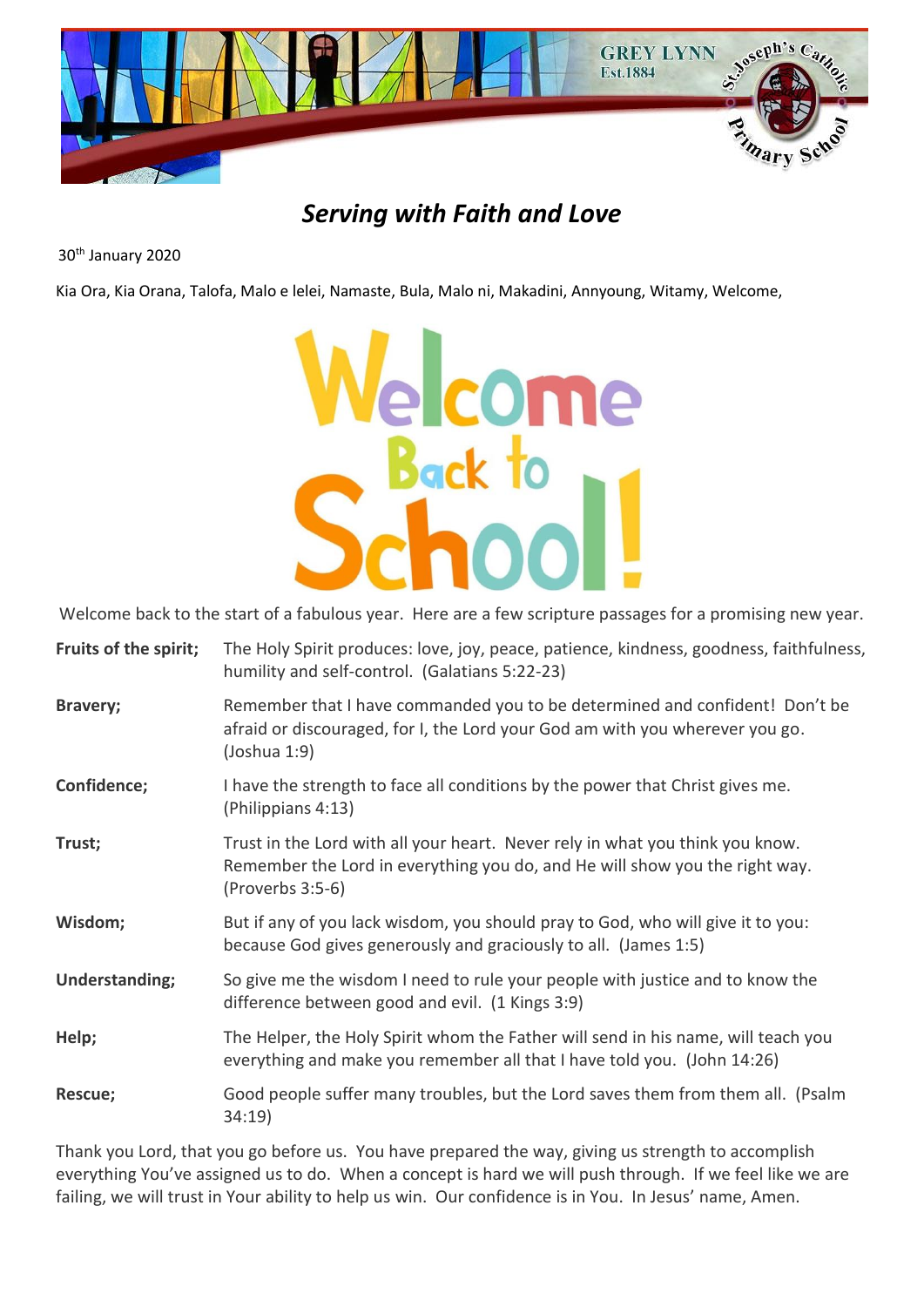Early next week you will receive an email with a lot of forms which we will ask you to complete. These forms are very important as they require permission from you, as parents and caregivers, to be assured that we will look after your children when they are in our care.

Contact details are very important. These quite frequently change, and, from experience, sometimes it is very hard to contact parents and caregivers when the address we have on file has been changed or phone numbers, emails, etc. and the office has not been informed. Please spend the extra few minutes to complete all the forms, even if you feel that we already have the information. I thank you in advance.

## **OPENING MASS**

Next Wednesday, 5<sup>th</sup> at 9.00am, we welcome everyone to join us at our opening mass. Our children would love your support and it is a nice time to meet some of our new parents.

## **Whanau Information Afternoon**

Also on Wednesday 5<sup>th</sup> we have an information afternoon for all parents and caregivers starting at 3.15pm in Room 5. This is a chance for new parents as well as existing parents to have an insight to where the school is heading, to learn about our focus of Sustainability, to inform everyone regarding updates in the NZ Curriculum and to introduce our teachers and their roles in their classrooms.

#### **Uniform**

Uniforms, with the school logo, can **ONLY** be purchased now from NZ Uniforms Ltd, 7 Rata St, New Lynn. You can either go into the store or visit their online shop at [www.nzuniform.com](http://www.nzuniform.com/) Ph: 09 972 0272

The fitness uniform is black shorts for both girls and boys can either be purchased from NZ Uniforms or any other store. The light blue polo shirts or T-shirts can also be purchased at any shop.

The sandals are to be black and are compulsory for all students during the summer. Any style is allowed as long as there is no other colour or logo on the sandals.

The hats are also compulsory as we have a 'No hat No play' policy. The hats are navy blue bucket hats. We have some in stock with our school logo but the logo is not compulsory. NZ Uniforms also have them in store.

#### **Stationery**

Stationery is now available from the school. The total costs are below. The costs include 1 PR1ME maths book, photocopying, classroom stationery and RE digital resource.

As a school we have negotiated a very good discount price from our supplier for the stationery and we ask parents not to buy separate stationery as the bags we have are all prepacked.

As soon as these are paid for they will go into the classroom for the teacher to distribute.

| Year 0/1    | \$58.00 |
|-------------|---------|
| Year 2      | \$60.00 |
| Years 3 & 4 | \$59.00 |
| Years 5-8   | \$70.00 |

# **After School Care**

After school care is available and will start in Room 10 every day from 3.15 – 5.20pm Monday to Friday, \$6.00 per session. There is a discount for more than 1 child. This will start on Monday 3<sup>rd</sup> February. Take note that Thursday 6<sup>th</sup> February is Waitangi Day, which is a public holiday, so there will be no school.